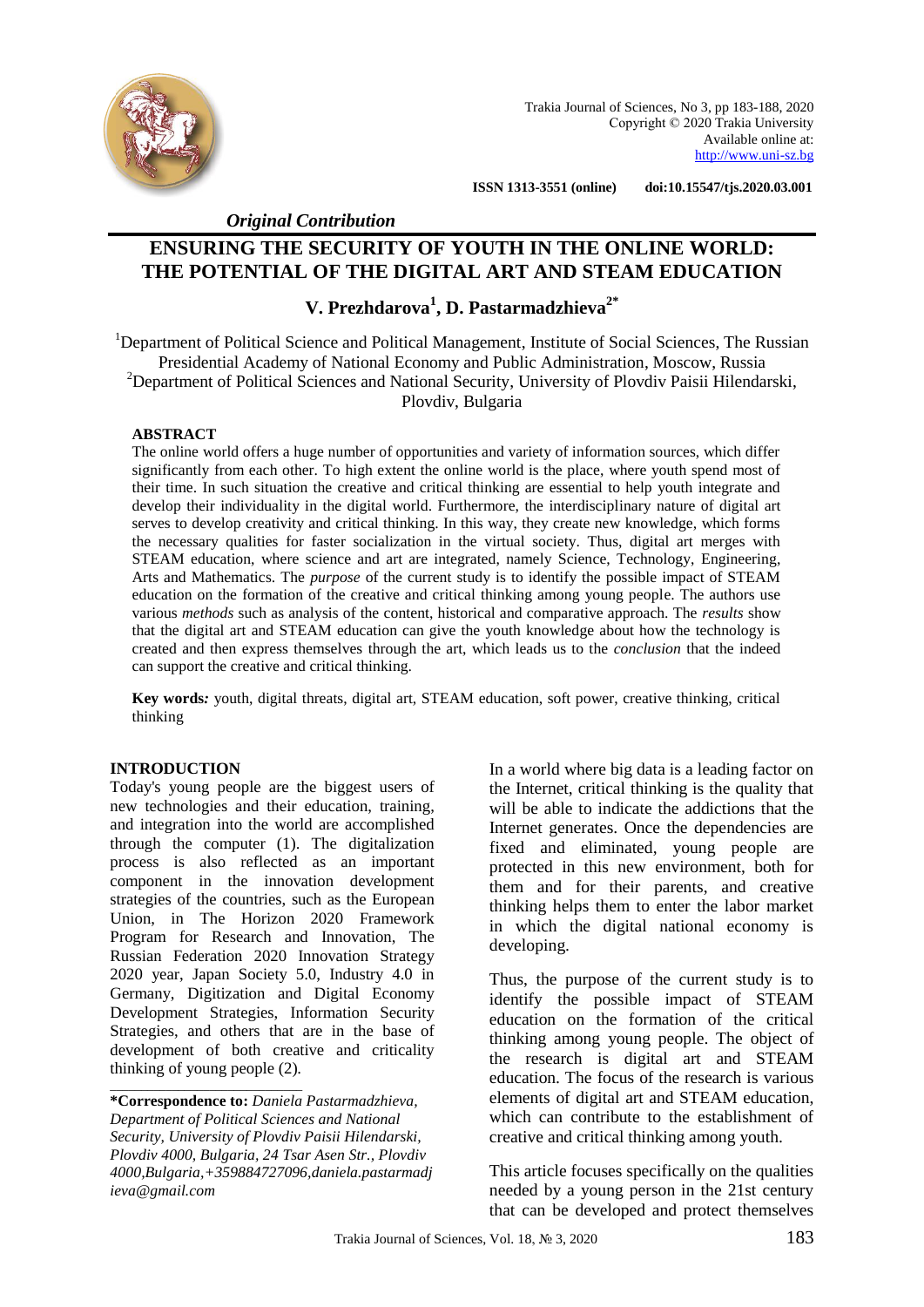with the help of digital art, which we consider to be a technology of STEAM education.

After the introductionр the paper consists of four parts. In the first are discussed the conceptual framework of the online world and the place of youth in it. It also presents the possible threats to the development of the children. The next part examines the specifics of digital art and is followed by a short overview of the new interdisciplinary educational approaches. In the concluding part is made a summary of the obtained results and the prospects for future research.

## **YOUTH AND THE ONLINE WORLD**

From ancient times, the individuals have aimed to create their own illusory world, built of tales, legends, myths, and beliefs. They have always tried to escape from reality in other unreal worlds. The caveman, who struggled daily for survival, unwittingly accumulated experience and information that was processed subconsciously. As a result of this experience and information, they created new tools that made everyday life easier. They also shaped up because of their communication with each other within the tribe, becoming "homo sapiens". There are numerous cave artifacts such as drawings, figures that confirm their communication nature (3). However, in ancient times, communication between people was based only on a territorial basis, and nowadays it is carried out through the Internet on the computer, so communication happens not only on local but also on a global level (4). It is even more valid for the youth and children, who are born in the era of digital technology, and for some of them, it is the main way they interact with each other. (5)

To some extent, we can't even speak of online and offline worlds as areas, which are absolutely separated from each other (6). Nowadays they are interrelated and it is very hard to live without being connected in the network. This makes the youth part of an environment, which is not well examined and the consequences on their overall development. One of the rather significant risks is related to their mental health as pointed out by OECD. The latter identified that there is an increase in time, which children spend, using the internet from 21 hours per week for an average of 15 years old in 2012 to 29 hours a week in 2015. On one hand, the online communication can support those, who have difficulties communicating face to face. However, the

internet environment can foster the so called cyber-bulling and cause more risk and stress for the youth (5). According to a study on children's views on living in the digital age, the youth themselves realize the risks and sometimes even better than many adults, who were "born in a more analogue era" (7). This situation requires more involvement of the authorities in the digital environment especially as youth are concerned.

Thus, it is inevitable that the states need to protect the functioning of the new digital society that we are witnessing. For this aim, the countries adopt national strategies related to the development of various safeguards. Among the new concepts is the one related to the digital state sovereignties. In order to preserve the national identity of citizens, the role of digital national sovereignty is being strengthened, which is expressed in the appearance of censorship of content on the Internet. In different countries, censorship is implemented by various institutions, such as Roskomnadzor in Russia, the Ministry of culture in China, and others.

The Ministry of Education and Science of the Russian Federation adopted regulations, aimed at building the qualities necessary for the selfprotection of the individual in the digital environment. The most important of these qualities is critical thinking to resist new instruments of soft power (2). In the context of Russian normative documents, Voronova identifies some of the contemporary soft power tools such as:

 $\checkmark$  Internet memes (2, p. 212). They have the potential to divert the individual's attention so that he/she cannot concentrate in one direction. They lead to so-called clip thinking, losing people's ability to concentrate. The author even believes that memes are "virus of the mind, which is aimed at erasing the national memory and replacing it with a fashionable, popular culture". We can't agree with such generalization, but we also share the opinion that internet memes can be used intentionally to change someone's mind.

 *Substitution of content* - for example, shots taken in one place or in a certain context are replaced and set with a different meaning for the purpose of manipulating the content.

 *Internet viruses* - they are of several types: "trojans", "surrogate worms" (2, p. 210), which infect a consumer's computer and gain access to information. Thus, the leak of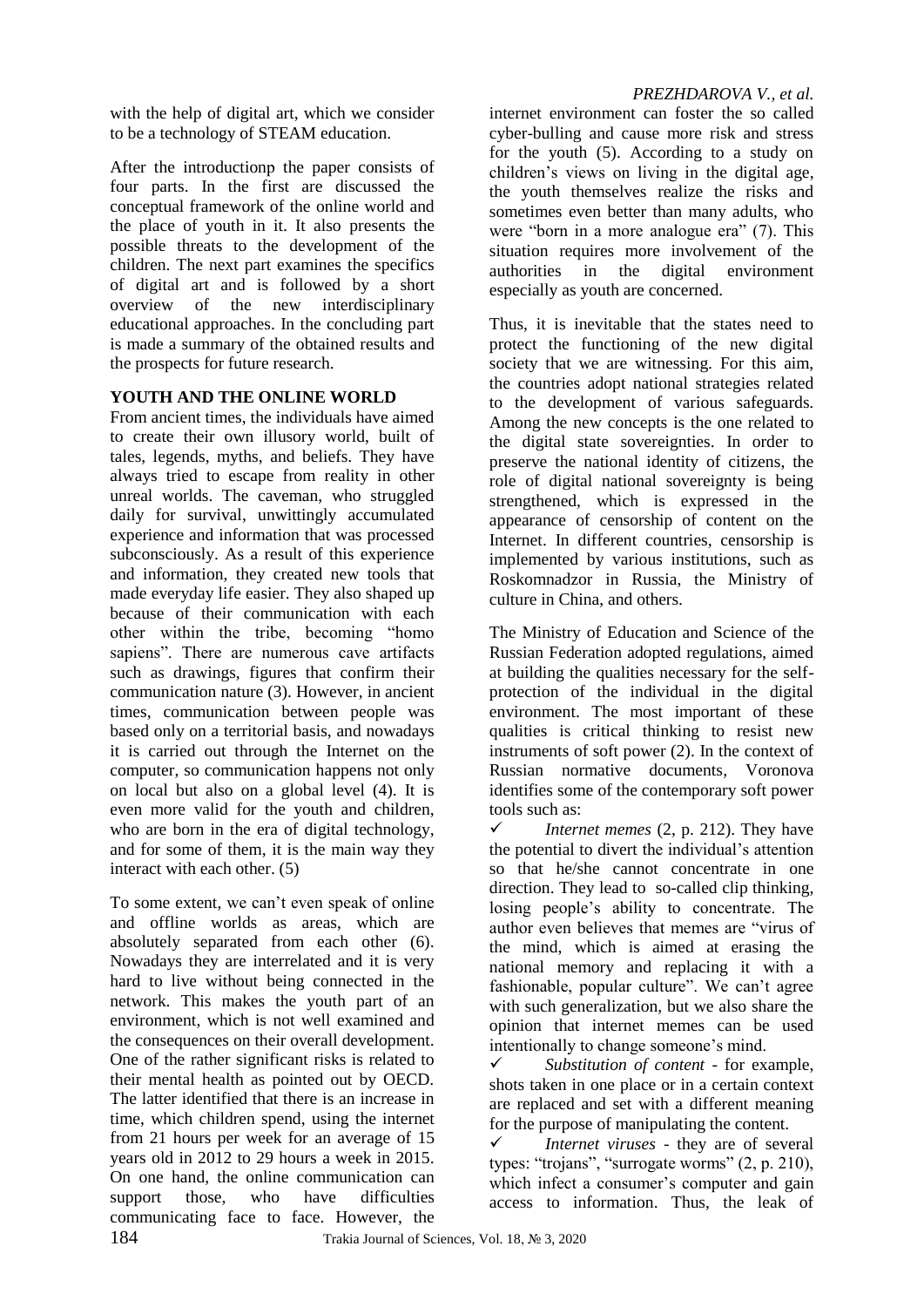#### *PREZHDAROVA V., et al.*

personal information of the consumer is realized.

 *Fake news* (2, p. 205) - false information that is used to form public opinion. *CyberSimulacra: trolls and bots* (2, p. 207) - are artificially created consumers on the Internet who have programmed behavior like a real person. Their presence is important in the implementation of the protest movement to provoke participants. Today, social networks are used to organize protests, in which quickly a large number of people gather and subsequently quickly part.

Very often youth and even adults don't realize that they are exposed to such influence. Furthermore, as children and youth reactions to situations on the internet differs from the adults' "in terms of skills, risky behaviour, cognitive proficiency and risk perception and rationality" (8, p.65) it is hard to cover all the possible risks.

This makes it hard to teach children and youth of every threat that they may face, being in the online world and give them instructions on how to protect themselves from the threats. That is why they should acquire creative and critical thinking in order to protect themselves in whatever situation may occur. Both of them are essential in approaching everyday problems, not only on the internet. Birgili defines creative thinking as the "entire set of cognitive activities used by individuals according to a specific object, problem, and condition, or a type of effort toward a particular event and the problem based on the capacity of the individuals". Critical thinking is related mostly to the ability to consider situations from various perspectives, to have a certain dose of suspicion, to analyze and to make reasonable decisions, based on acquired knowledge. (9) Digital art and education related to it may contribute significantly to the development of creative and critical thinking.

## **DIGITAL ART**

One of the ways to develop creative thinking is art. The current trend in art that introduces new technologies and helps integrate art, science and technology is digital art. Digital art is evolving and exists in virtual reality, which in itself denotes a phenomenon that is not a type of art or a work of art but is a medium, that is, a medium or media-exchange, which provides the stream of information.

 *Three-dimensionality* - for example, observing the picture of a painter who paints on a flat surface from all sides, it does not change, and in the three-dimensional space of the virtual environment, the observers can choose their own point of view and change it.

 *Interactivity and online connectivity* the active involvement of the Internet user (online or offline) in the execution of actions. For example, the product is not fully finished, which implies the participation of the consumer in its development. So the user becomes a co-author.

 *Instance aimed at the maximum amount of senses* - The viewers must lose their sense of reality in order to indulge in the new virtuality.

Digital art also forms various arts that are reproduced through computer technology. Computer-aided arts are also called digital multimedia, computer, virtual, or the art of new media. The impact of digital transforms many traditional arts such as painting, sculpture, music, the visual and other arts. In this way, young people have access to the arts of other cultures and, at the same time, have the opportunity to be a co-author or an author of their own аrtwork.

A piece of art is considered as digital when:

1. The artwork is software and network (internet) art.

2. Digital technologies are used as part of the reproduction process of the artwork.

3. Each artwork deals with the topic of digital technologies and their impact on society.

Historically, after the conceptual work of Marcel Duchamp's «Fountain», when art becomes a product and vice versa - the product becomes art, the roots of digital art as a form of art appear in the practice of experimental video and its continuation - video- art. Then art transforms in information and information into art. In the transition to the digital age, value is no longer determined by matter, but in the information that is stored in bits, that is, the information contains a work of art. And so this transition is brought up in the youth, for its future application in the production sphere (national economy), which is also digital. One of the trends in digital art is kinetic art. It is a moving object located in a natural environment. The Creator places mechanical objects and creates art with the help of their movements. Such is the idea of mechanical movement without human intervention, which

Virtual space has functions such as: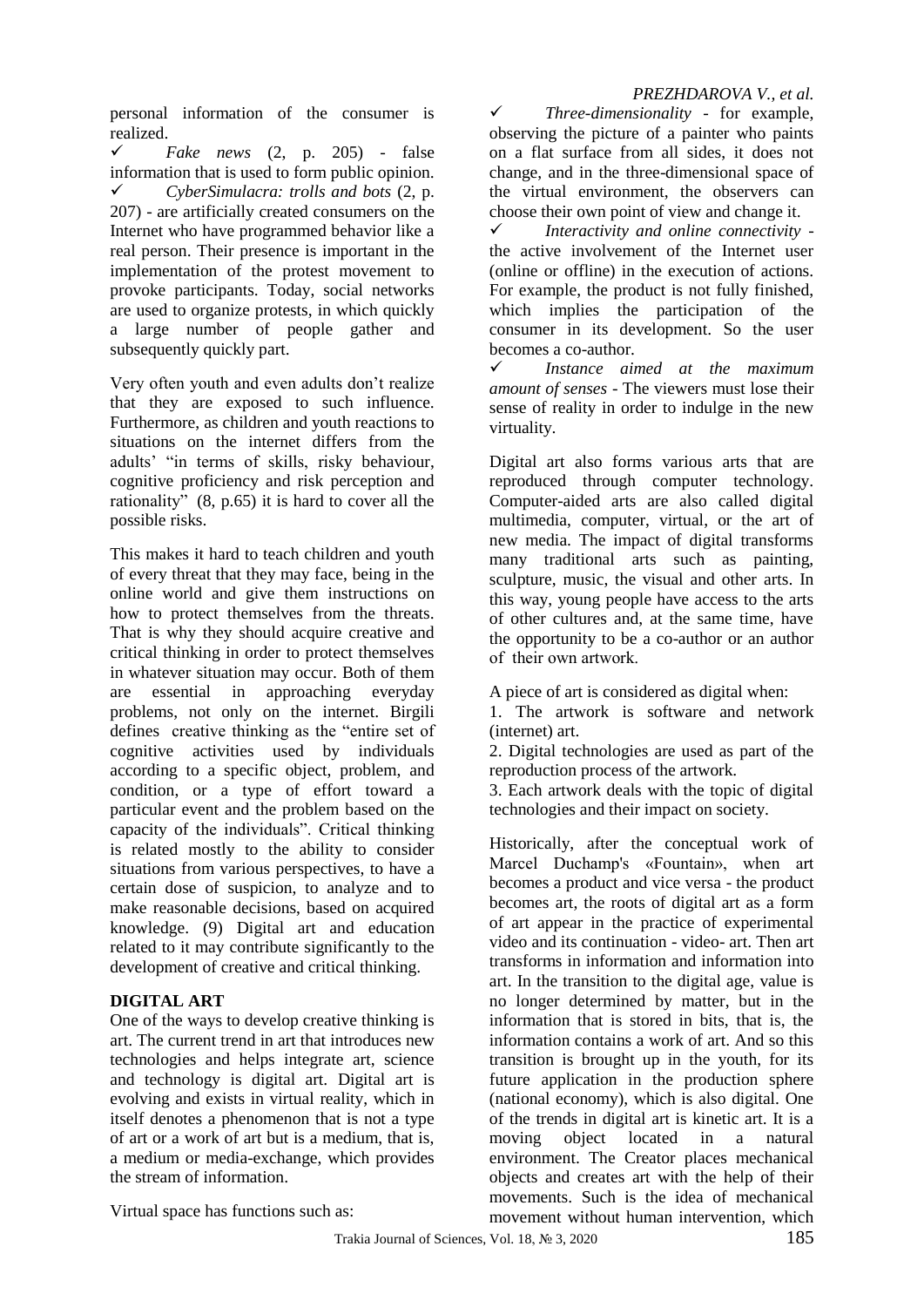#### *PREZHDAROVA V., et al.*

is found in, for example, robotics. Another art influenced by digital technology is 3D animation, in which the image is managed and created in the virtual space.(10)

When the real and virtual environments are combined into a hybrid reality - mixed reality, the viewers takes an active role. They are expected to actively participate in the game, immersion, and interaction between the real and the online world. Virtual reality is focused in the fields of science, medicine and military simulacrum, and in mixing reality, different such realities are imposed on one another by a wide audience.

Mixed reality can also be created with the help of mobile phones that extend the natural boundaries of the enclosed space and give it a different look. There is widespread interest in these applications in museums, galleries, and many other cultural and educational spaces.

With the development of the hybrid environment, the boundaries between research, creativity, theory and technological practice are disappearing. Artists working with these technologies are beginning to interact interdisciplinarily with people, spaces and instruments.

On the one hand, art and technology are a means of raising the level of culture of a young person, and on the other, a way out of everyday life and entertainment, because technology serves to transition from one reality to another. That one of the likely addictions that digitalization can cause is related to new digital forms of entertainment and communication such as video games, movies, social networks and more.

The individual Internet user contributes to the construction of a new reality in which friends, news and art exist. Digital arts developing in virtual reality are characterized as interactive and by this feature, they can counteract digital dependencies because the user is familiar with how content is produced in the digital space. Knowing how this content is produced, the user can confront it. The interactive nature of digital art enables each young person to develop an individualized learning plan according to their perceptions of the digital environment.

Entertainment and technology can be used for instructional purposes as well as created by the youth themselves. In this way, the integration of young people in the world of technology of the fourth industrial revolution - 3D printer, artificial intelligence, robots, drones, the Internet of Things, autonomous car and others will be more effective and aware.

### **STEM, STEAM, STREAM AND STEAMM EDUCATION**

The contemporary era of Industry 4.0 requires new types of professionals, who need to have various types of skills. According to the Atlas of Emerging Jobs by 2030 186 professions will emerge and 57 will disappear, with emerging professions requiring *STEM* professionals with interdisciplinary knowledge (11). In order to match the education of the new realities of Industry 4.0, a STEM approach (Science, Technology, Engineering, and Mathematics) is introduced in education in Europe (12), which enables the learners to see the connections between the fragmented subjects they study. This creates a holistic vision for the world that increases cognitive activity and motivation to acquire knowledge of the individual.

Subsequently, the STEM approach incorporates the art and transforms into *STEAM* (Science, Technology, Reading, Engineering, Arts and Mathematics) (13), which develops the two brain hemispheres, incorporating convergent and divergent thinking. STEM education develops logical thinking along with the critical, while STEAM education through the arts promotes the development of intuition, creative thinking, and emotional intelligence. STEAM education is aesthetics-based learning through experience. It can be used in both formal and non-formal and informal education (14). The trend is with the increasing ability of artificial intelligence to demolish more and more jobs. Depriving a person of a profession can lead to risks for example depression, stress, suicide, etc. Therefore, the need arises for the development of emotional intelligence that is developed through STEAM education. The replacement of jobs by artificial intelligence will make qualities such as empathy and emotional intelligence increasingly necessary for human integration in the new automated digital society.

Concepts are also emerging for *STREAM* education (Science, Technology, Reading, Engineering, Arts and Mathematics), which includes language and writing and *STEAMM* education (Science, Technology, Engineering,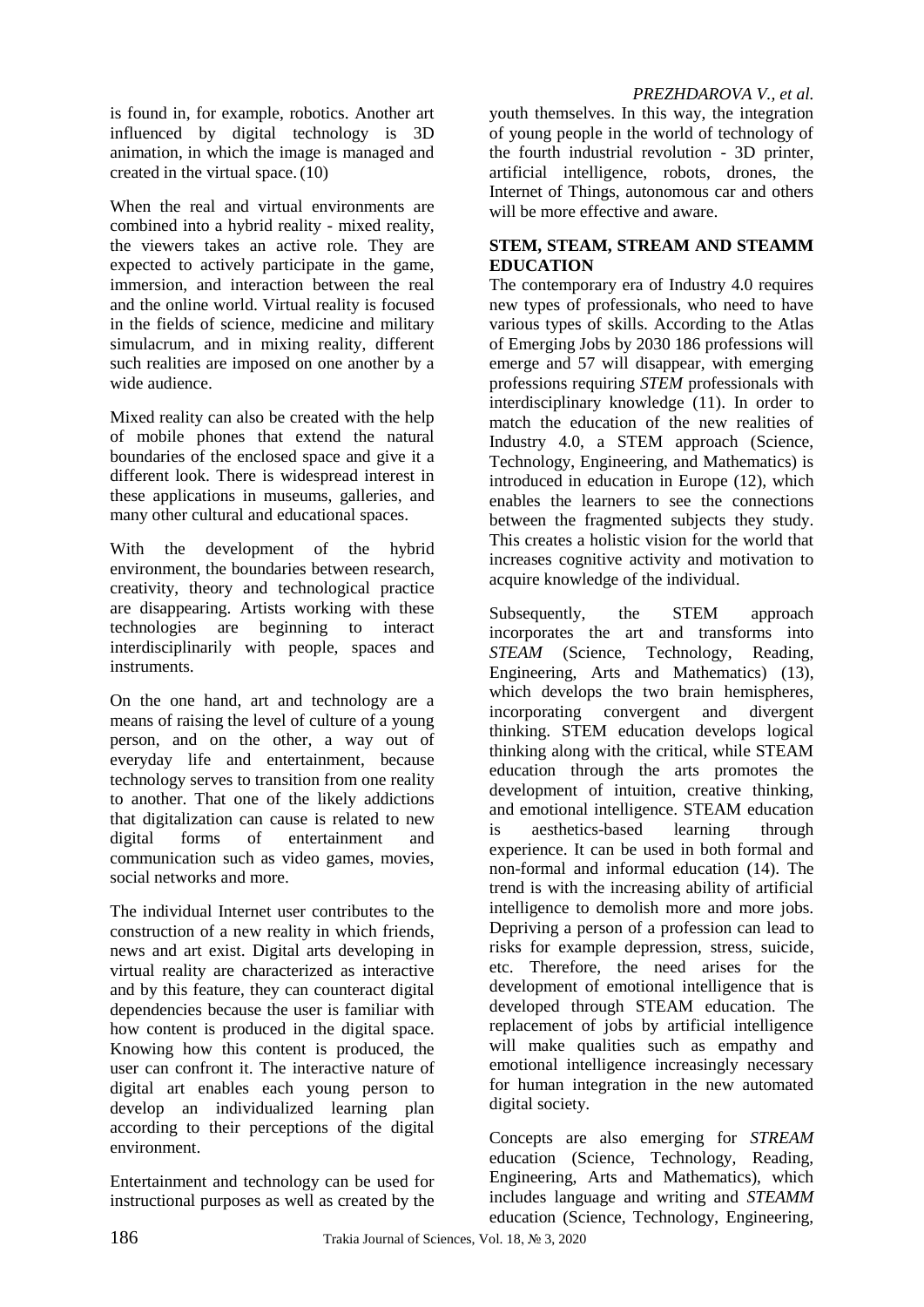Arts, Mathematics and Music) with extensive learning of music, but STEAM education is the most widespread.

This new teaching methodology is increasingly entering the educational system of countries around the world and replacing old educational programs that are becoming increasingly inadequate to digital reality. His hierarchical and mass character makes it ineffective in education for building the necessary qualities of the 21st century. (15)

In addition, these new trends are embedded in a new line of art called "art-technologyscience" (16). In it, the artist, who may be a teacher, enters the laboratory and experimentally shows his work of art, through which the contemporary viewer becomes a coauthor, who is a learner because he/she receives informal experience from his participation, learning new things.

In the new art direction, there are "science-arttechnology" together, not as fragmented, eclectic, nihilistic parts of different cultures of postmodernism. This simultaneous existence of all parts is evidence of the emergence of a new cultural era after Postmodernism (17).

## **CONCLUSION**

The Syncretism of antiquity has also had an interactive character, like contemporary art, science, and education. In the modern world, there is similar syncretism, but unlike the environment is changing - from real it is becoming digital. However, as the nation states start to make efforts in order to create their digital sovereignty the syncretism may transform again into fragmentation.

Current interactivity is a tendency for students to enter research laboratories to experiment and create their own digital works of art, which they then present as exhibitions, promotions, performances, happenings or installations.

The development of the new cultural era is enshrined in the national innovation development strategies of many countries, but especially in the USA, the European Union, Russia as part of the Eurasian Economic Union and BRICS, Japan, and other developed countries in the world.

In fact, young people play a major role in the development and implementation of strategies for future innovation development for the construction of the new cultural age, and

## *PREZHDAROVA V., et al.*

critical and creative thinking are the two most important qualities that will allow them to adequately fit into the digital reality. Through STEAM education children can simultaneously observe and get acquainted with the way the technology is being made and after that implement this technology in practice to express themselves through art. Such wide knowledge allows the youth to understand deeply the functioning of the digital world and to identify the correlations between their activities on the internet and the consequences that may follow. Such education in practice leads to the development of children's two brain hemispheres, which helps them to understand and better analyze the situations so that they won't need a comprehensive list of the threats on the Internet in order to protect themselves.

However, the current study is just a starting point for the examination of the correlation between the STEAM education and the development of such creative and critical thinking, which are expected to protect the youth in the online world. It is a topic, which examination must go further.

### **REFERENCES**

- 1. Soldatova G. U., Rasskazova E. I., Nestik T. A. Tsifrovoe pokolenie Rossii: kompetentnost' i bezopasnost' [The digital generation of Russia: competence and security] Smysl, Moscow, pp 6, 2017. (In Russian)
- 2. Voronova O. Informacionnopsihologicheskaya bezopasnost' Rossii v usloviyah novyh global'nyh ugroz: monografiya. [Information and psychological security of Russia in the context of new global threats: monography], Aspect Press, Moscow, pp 205-212, 2019. (In Russian)
- 3. Harari. Y. N. Sapiens: A Brief History of Humankind. Sinbad, Moscow, pp. 6-36, 2016. (In Russian)
- 4. Hu, C., Kumar, S., Huang, J., & Ratnavelu, K. The expression of the true self in the online world: a literature review. *Behaviour & Information Technology*, 1–11, 2019
- 5. OECD. Children & Young People's Mental Health in the Digital Age. Shaping the Future. 2018.
- 6. Gloviczki, P. J. Journalism and Memorialization in the Age of Social Media, Palgrave Macmillan, New York, USA, 2015.